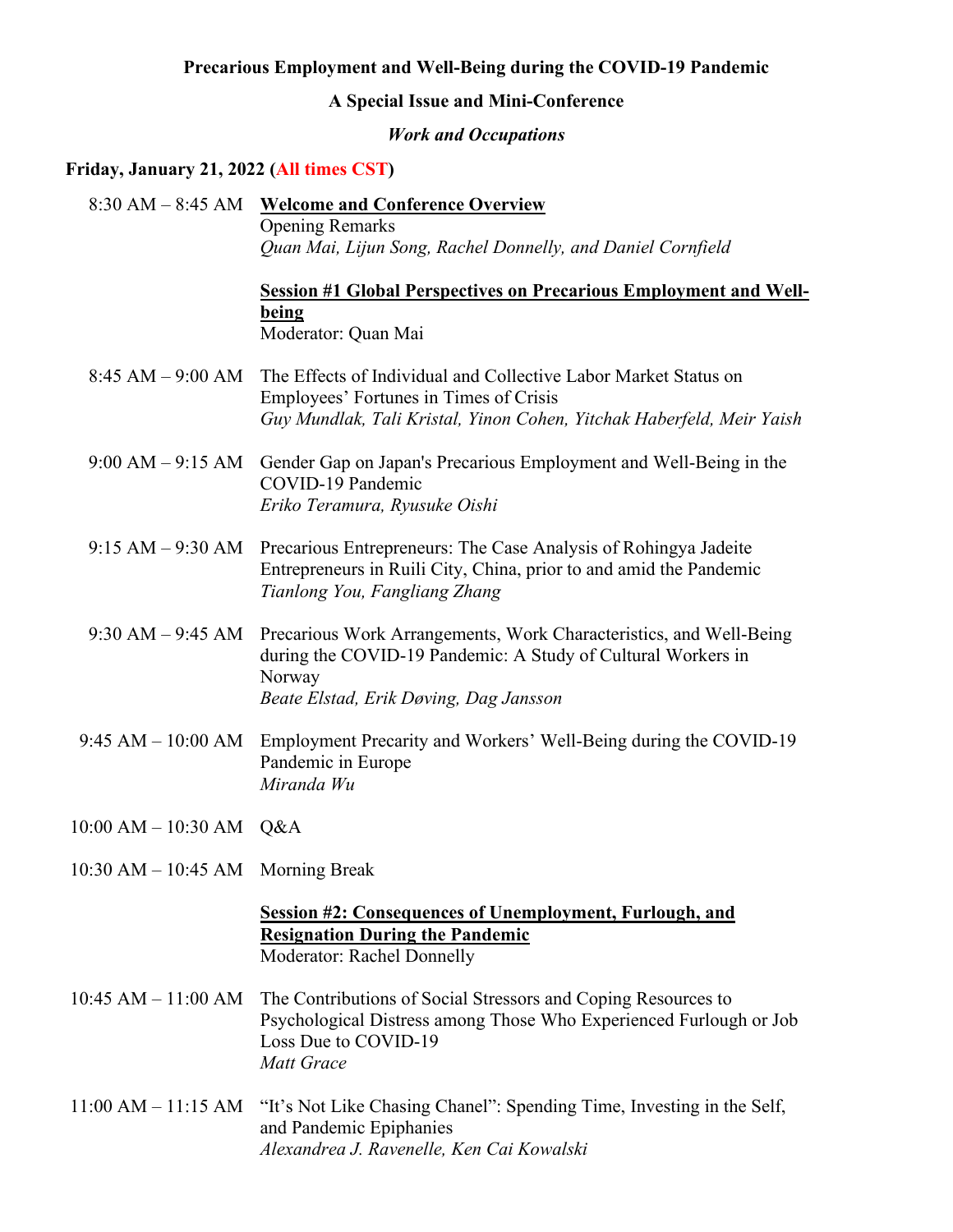- 11:15 AM 11:30 AM A Forced Vacation? The Distress of Being Temporarily Laid Off during a Global Pandemic *Scott Schieman, Quan Mai, Phil Badawy, Ryu Won Kang*
- 11:30 AM 11:45 AM The Heterogeneity of Precarious Work and Market Conditions: Insights from the COVID-19 Disruption in Israel *Sigal Alon*
- 11:45 AM 12:15 PM Q&A
	- 12:15 PM 1:15 PM Lunch Break

## **Session #3: Precarious Work, Employment Quality, and Well-Being** Moderator: Lijun Song

- 1:15 PM 1:30 PM Gig Work and the Pandemic: Are Some Bad Jobs Good during the COVID-19 Crisis? *Jeremy Reynolds, Reilly Kincaid*
- 1:30 PM 1:45 PM Do Workers Speak Up When Job Is Insecure? Examining Workers' Response to Precarity during the COVID-19 Pandemic *Hye Jin Rho, Christine Riordan, Christian Ibsen, Ryan Lamare, Maite Tapia*
- 1:45 PM 2:00 PM The Politics of Prevention: Polarization in How Workplace COVID-19 Safety Practices Shaped the Well-being of Frontline Service Sector Workers *Tyler Woods, Daniel Schneider, Kristen Harknett*
- 2:00 PM 2:15 PM Precarious Employment during the COVID-19 Pandemic, Disability-Related Discrimination, and Mental Health *Robyn Brown, Gabriele Ciciurkaite*
- 2:15 PM 2:45 PM Q&A
- 2:45 PM 3:00 PM **Concluding Remarks**